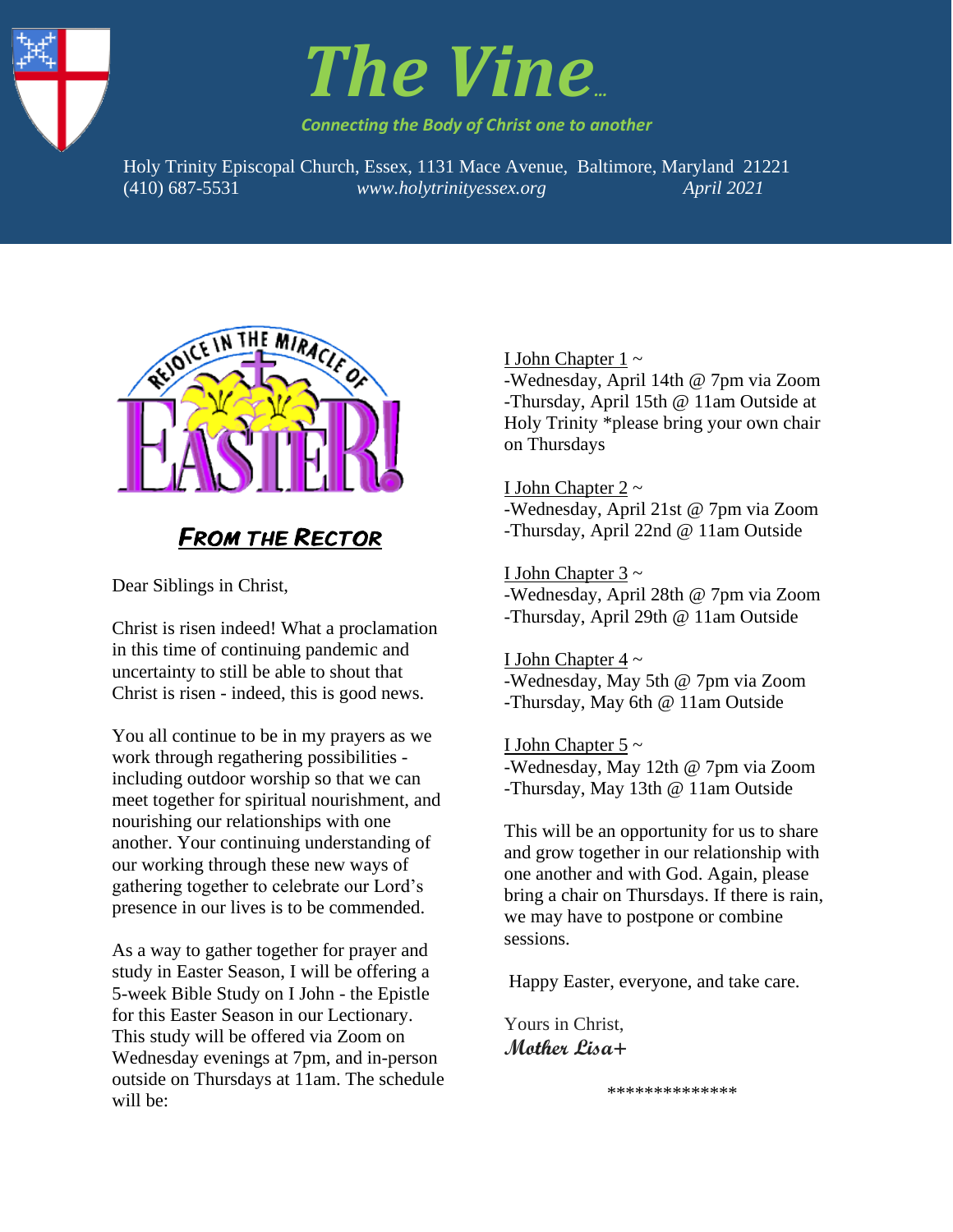## How do I contact Mother Lisa?

I can be reached via cell phone number: **443-605-6398**, and via email at [htessex.rector@gmail.com](mailto:htessex.rector@gmail.com) I am available by call or text 8am-8pm, and for pastoral emergencies 24hrs a day. If I miss your call, please leave a message as that will help me to get back to you. Also note that Mondays are my sabbath rest, and I ask calls on Mondays to be for pastoral emergencies thank you for your consideration.

Our regular church office hours will still be Tuesdays and Thursdays from 10am-12pm. I encourage you to call the church phone - 410-687-5531 - during those hours.





## FROM THE DEACON'S BENCH

Greetings All,

Hallelujah He is Risen! The Lord is risen indeed Hallelujah!

We have mourned these three days to rejoice in the risen King! We can only imagine what the believers of Christ's time were feeling; certainly, they did not have cell phones, Internet or Facebook to alert them to the news, the great news of the Risen King! And we know when the Apostle's found out the body was gone, that they locked themselves up in a room- afraid of what was going to happen; that is, until Jesus showed himself to them and they believed! How fortunate we are to live today, in the shadow of Doubting Thomas who was told by Jesus, "Because you have seen me, your have believed; blessed are those who have not seen me but still believe". We live today confident in what happened two thousand years ago, knowing our sins have been redeemed and striving to live each day as Christ-like as possible. As we continue to maintain our safety, please know that I will, as always, hold you and Holy Trinity in my prayers. And I pray that we may all be blessed during this Easter season; and I look forward to the end of this pandemic and the ability to gather again safely, rejoicing in the love and grace of God!

Happy Easter, Cindy+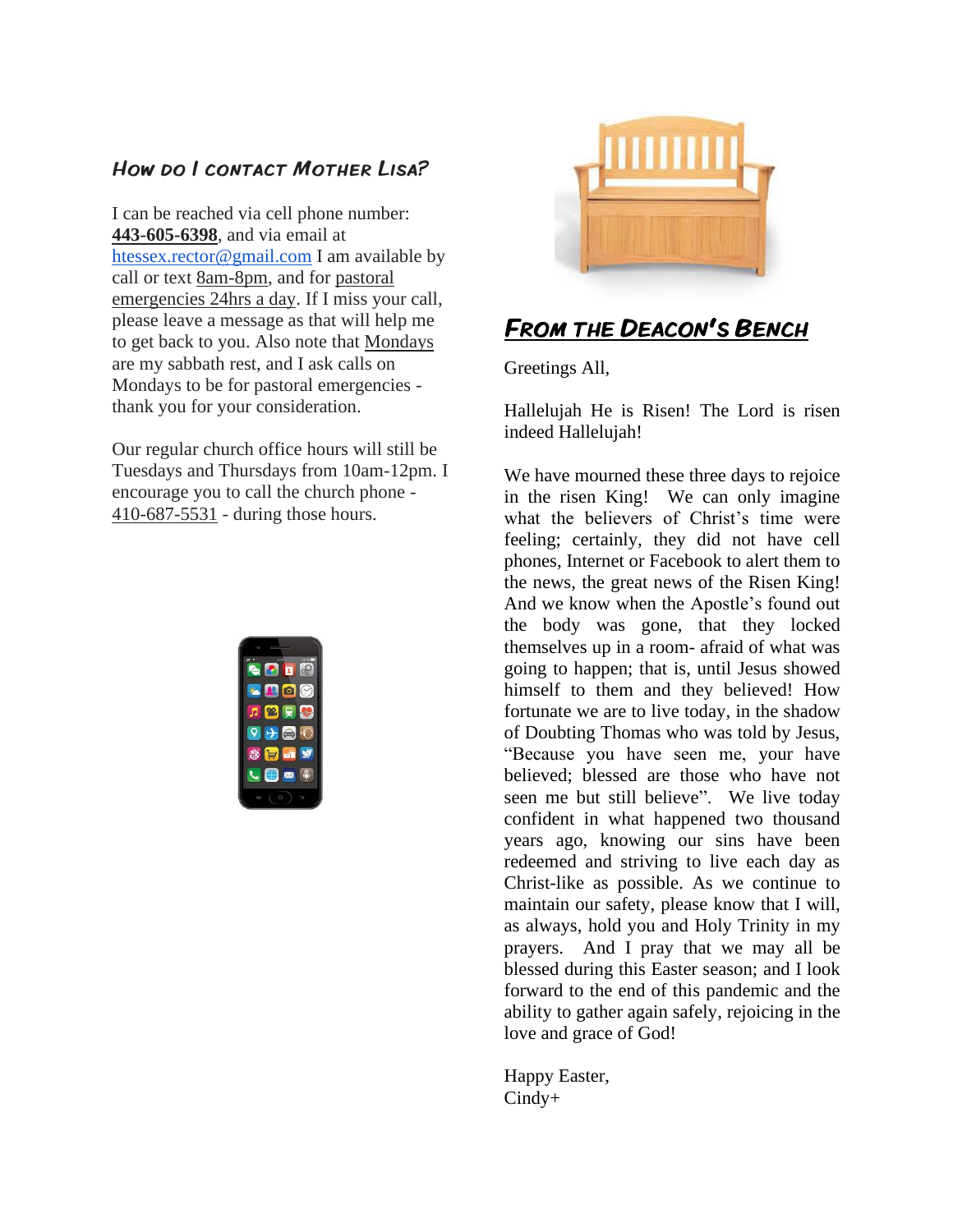

#### **STAYING CONNECTED, STAYING CHURCH**

(*from Mother Lisa*)

COVID restrictions continue. This is how we are continuing to love our neighbors and ourselves.

What can you do in the midst of this uncertainty?

- 1. Read the email updates that keep you in touch with what's happening at Holy Trinity.
- 2. Worship regularly, whether in person or on line.
- 3. Keep up your pledge. Our mailbox is locked, so your mail-in contributions are safe.
- 4. Stay in touch. Call or email each other. Call or email Mtr. Lisa or Dcn. Cindy. Keep each other in prayer.
- 5. Pray for Holy Trinity, for the Vestry, and for Mother Lisa.

If you have been sending in your pledge regularly, *thank you*!

When sending contributions, please be sure to distinguish between your pledge and any other donations, such as for outreach. Use separate checks. If you send only one check, it will be recorded as pledge.

Again thank you to all who continue to support Holy Trinity. Your pledges and other contributions are essential for ministry at Holy Trinity.

## **COVID VACCINE INFORMATION**

The Maryland Department of Health has launched a phone line where seniors can call for COVID-19 vaccine appointments. It is designed for people without Internet access. The telephone number for this new COVID-19 Vaccination Support Center is 1-855- MDGOVAX (1-855-634-6829).

If you do have Internet access, you can go to the following website for more information as well: [https://health.maryland.gov/newsroom/P](https://health.maryland.gov/newsroom/Pages/Maryland-Departments-of-Health-and-Aging-collaborate-on-vaccine-outreach-for-vulnerable-populations.aspx) [ages/Maryland-Departments-of-Health](https://health.maryland.gov/newsroom/Pages/Maryland-Departments-of-Health-and-Aging-collaborate-on-vaccine-outreach-for-vulnerable-populations.aspx)[and-Aging-collaborate-on-vaccine-](https://health.maryland.gov/newsroom/Pages/Maryland-Departments-of-Health-and-Aging-collaborate-on-vaccine-outreach-for-vulnerable-populations.aspx)

[outreach-for-vulnerable](https://health.maryland.gov/newsroom/Pages/Maryland-Departments-of-Health-and-Aging-collaborate-on-vaccine-outreach-for-vulnerable-populations.aspx)[populations.aspx](https://health.maryland.gov/newsroom/Pages/Maryland-Departments-of-Health-and-Aging-collaborate-on-vaccine-outreach-for-vulnerable-populations.aspx)

## Diocese of Maryland Youth Events

Join diocesan Youth Missioner, Kate Riley, for the Sunday Brunch Bunch**,** Sundays from 12:30 - 2:30 PM. This time of fun, fellowship and formation is open to all students and youth workers with guest speakers, special prayer practices, and games to play.

[Sign up for a weekly reminder here](https://episcopalmaryland.us11.list-manage.com/track/click?u=2f9dd94cde317640f66fe3a86&id=d759922ddc&e=6de4fcfe6d)**:**  <https://www.remind.com/join/cd96b2>

Use this link to join: <http://bit.ly/sundaybrunchmd>

Use the following link for the Calendar of Diocesan events: <https://episcopalmaryland.org/events/>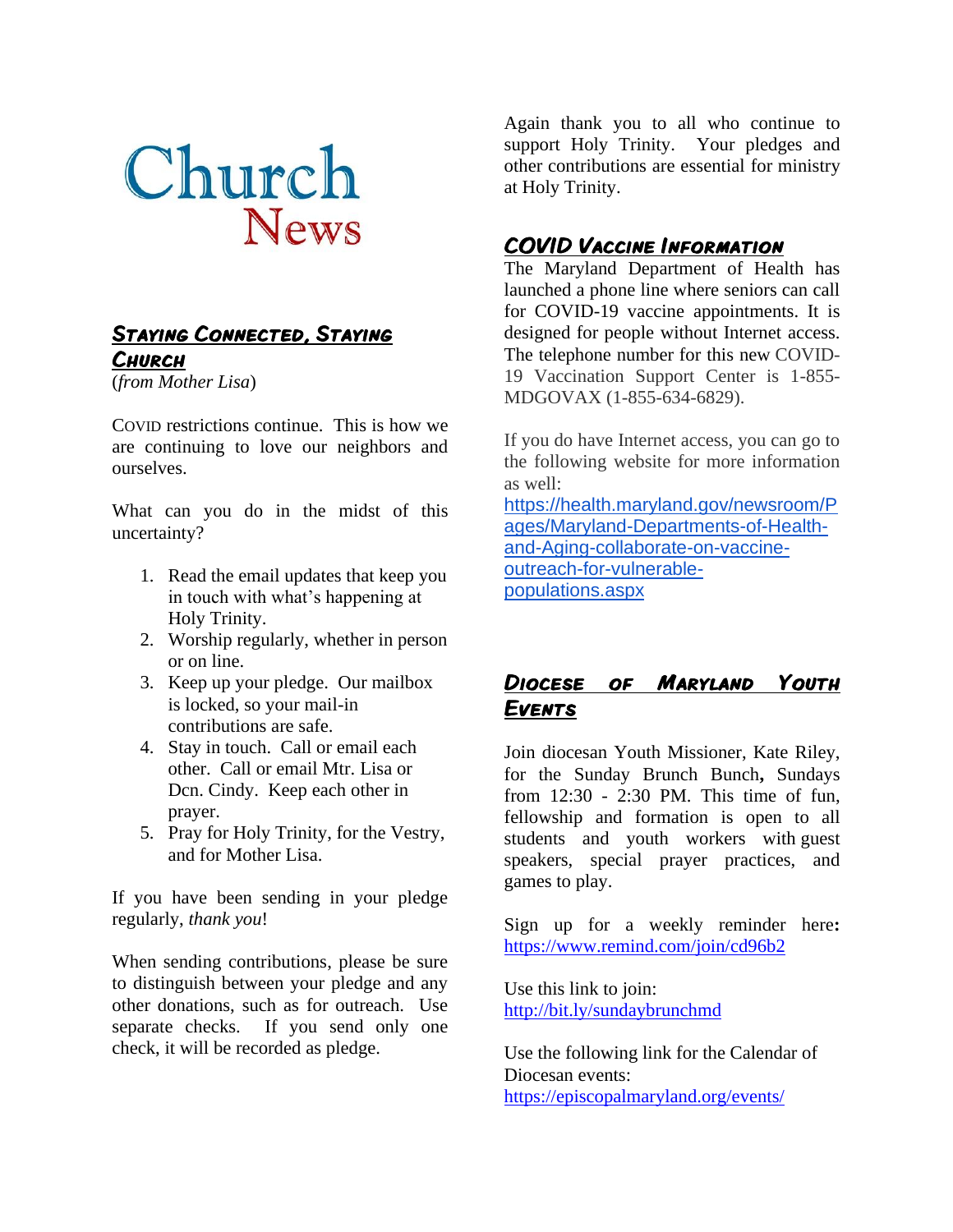### Outreach Ministries



#### **Backpack Ministry**

If you would like to help, please do not bring food to Holy Trinity! We can accept donations (cash or check) to purchase items. Due to COVID restrictions, we are not using the parish hall.

#### **Ongoing Programs:**

We hope that you have been collecting aluminum pull tabs at home for the **Ronald McDonald House.** Please keep them at home until we are able to collect them again.

**Eastern Interfaith Outreach (EIO)** is still operating. Please see details below under the "Local Food Pantries" section.



## Local Food Pantries

#### **Eastern Interfaith Outreach (EIO)**

*Please see new contact information for EIO below!*

Contact: 410-406-2288 OR 211

New Physical Address: Piney Grove United Methodist Church 201 Bowleys Quarters Road Middle River, MD 21220 410-406-2288 **By Appointment Only! Call first!**

Donations: Make your check payable to "Eastern Interfaith Outreach" and mail it to: Eastern Interfaith Outreach P.O. Box 18122 Middle River, MD 21220

#### Special Monthly Food Distribution:

Date: Wednesday, April 7, 2021 Time: 10:00 a.m - 1:00 p.m. (or until the food supplies run out!) Location: 99 Stemmers Run Road (parking lot)

#### **St. Clare Catholic Church Food Pantry**

Location: 714 Myrth Avenue in Essex

Hours: Tuesdays from 9 a.m. – 12 noon



Meals on Wheels of Central Maryland offers nutritious, fresh, prepared meals delivered to your home. Eat better with Meals on Wheels!

For those unable to cook or grocery shop for themselves – due to age, disability or illness, look to Meals on Wheels for dependable, friendly service.

To learn more, call 410-558-0923 or apply online at: mealsonwheelsmd.org/client-application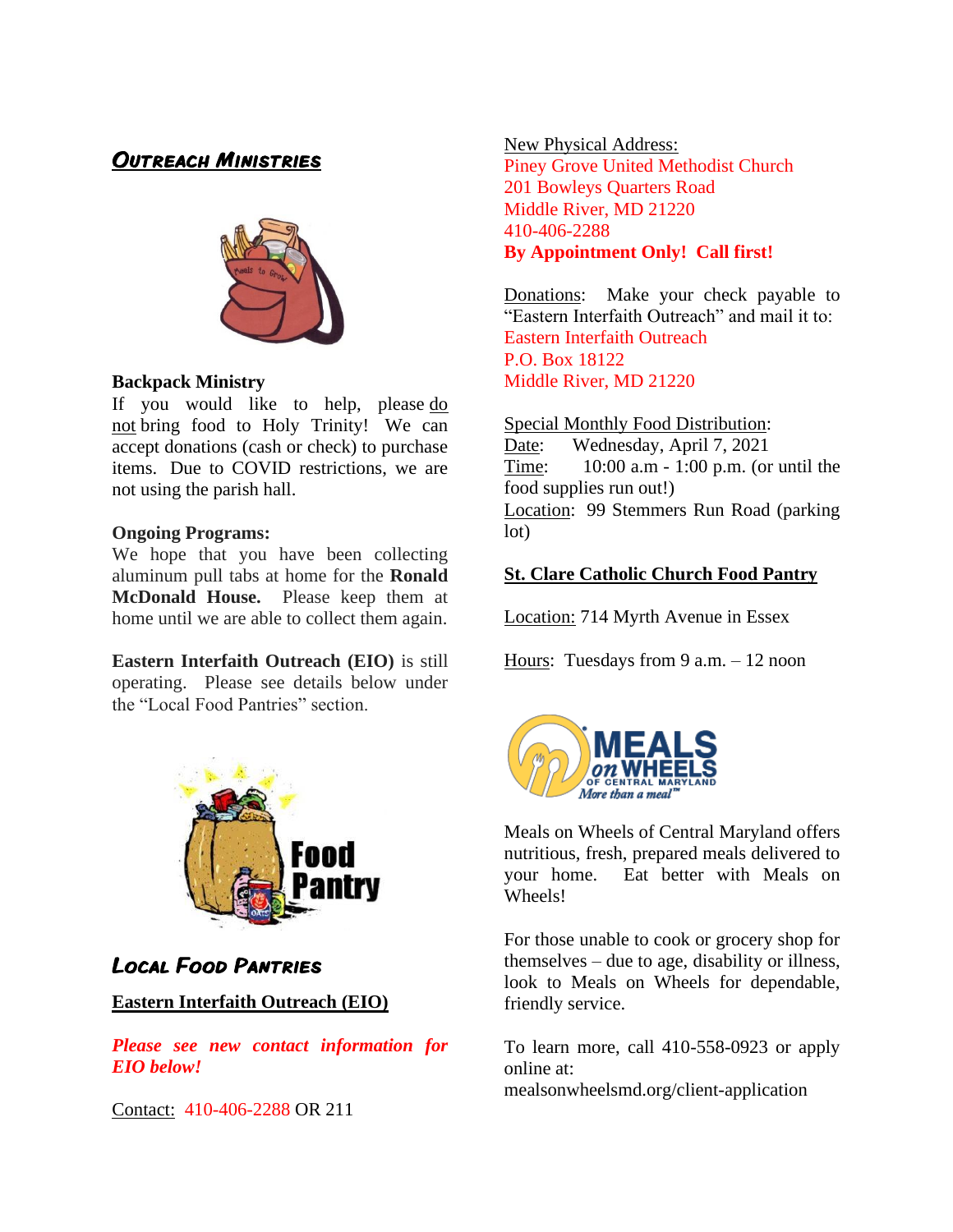

## April Birthdays

Pam Nines  $-4/2$ Jessica Weber – 4/4 John Nines  $-4/5$ Margaret Vollerdt – 4/6 Rob Gatchell – 4/8 Joe Reichert, Jr. – 4/16 Regina Howard – 4/17 Loretta Gischel – 4/18 Kane Buckler – 4/20 Carol Dean – 4/24 Lillian Buckler – 4/24



#### April Anniversaries

Gary and Mary Lessner – 4/4 Mr. and Mrs. Bill Barton – 4/23 Jim and Chris Kinard – 4/26

*ANY ADDITIONS OR DELETIONS, SEE LEAH*



*O God of heavenly powers, by the might of your command you drive away from our bodies all sickness and all infirmity: Be present in your goodness with your servants, that their weaknesses may be banished and their strength restored; and that, their health being renewed, they may bless your holy Name; through Jesus Christ our Lord. Amen.*

Mary Bogert Alice Martin Shanan Gelver (Alice's family) Athena Gelver (Alice's family) Ellen Wallace Joan Anderson Bill and Diane Anderson (Joan's son and daughter-in-law) Bunky and Pam Anderson (Joan's son and daughter-in-law) Chris and Patty Anderson (Joan's son and daughter-in-law) Ruth Anthony Joanne Piper Margaret Oduor Gladys Agandi Valerie Mehl John Morris Jeannie Morris Judy Harle Bob Metz Ratajczak family Jesse Fields (Tim's son) Deb Pirog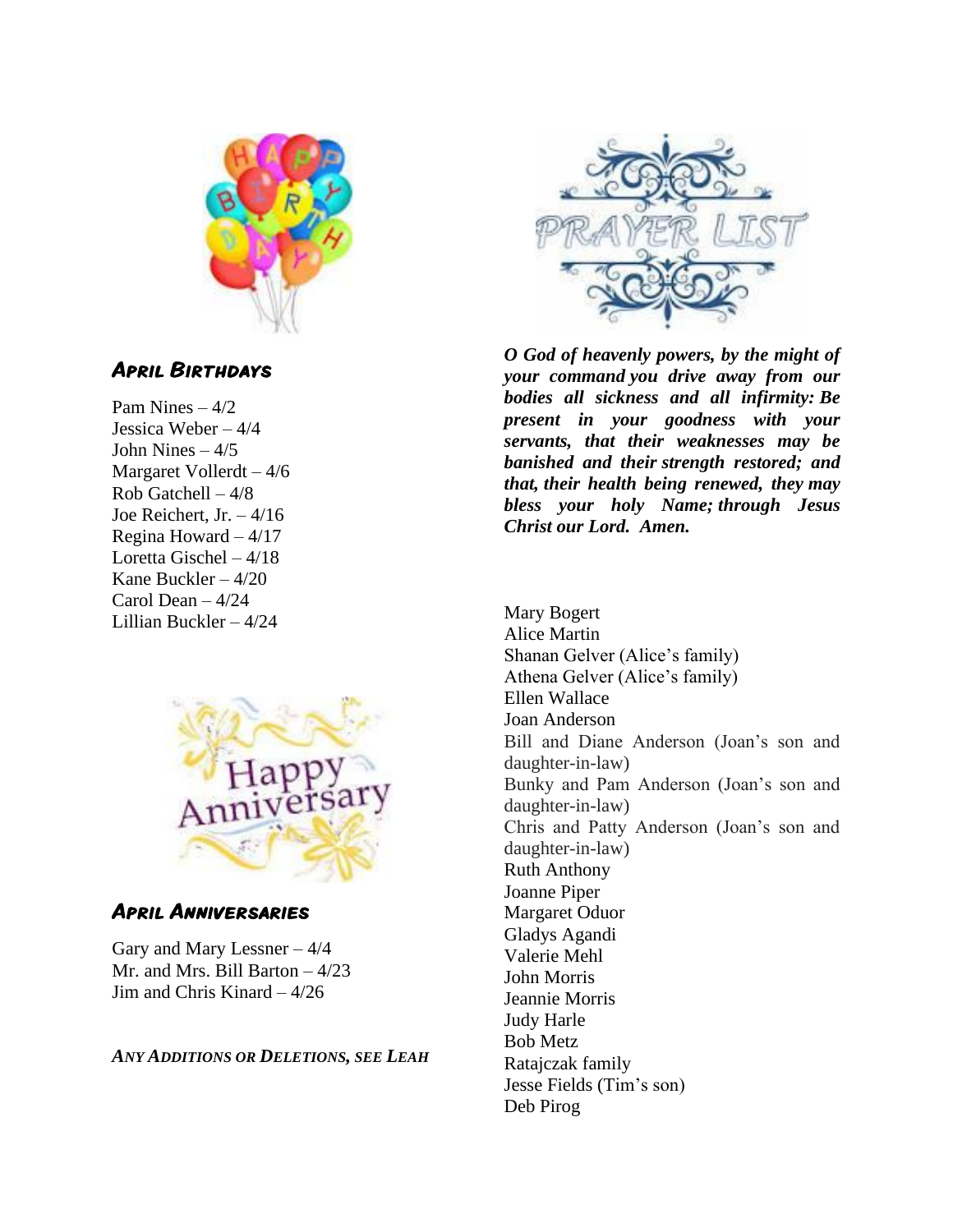Julianne Salamone (Teresa's granddaughter) Somo Bishop Jackie Spence Maranda Powell Patty and Rich Rubin (Mary Anne's family) Crosby family (Lynne Clementoni) Collin Crosby (Lynne Clementoni's grandson) Patti Ballwanz Wally Hossbach Dina Munford Sandy and John O'Donnell (Mary Anne's cousins) Derek Schavelin (Alice's nephew) James Rice (Arlene's grandson) Ginny Floyd Sharon Goslin Linda Sanders (Sam's sister) Larry Eastman Ryan Perry (Helen's grandson) Debbie McCall (Helen's daughter) Lorraine Pick Elizabeth Patterson (Millie's sister) Donna Wrightson (Millie's niece) Kelly Auber (friend of the Seay family) Carol Carrolla (friend of Mary Anne's family) Jason Borkowicz (friend of Jaylen) Mary Lessner

*PLEASE ADVISE LEAH OF ANY ADDITIONS OR DELETIONS*

#### PRAY FOR OUR HEALTHCARE **WORKERS**

Please pray for members of our congregation who work in health care settings:

Laura Nielsen, Cindy Christopher+, Pam Gatchell, Denise Thatcher, Josh Rodriguez-Hobbs+, Don Alves, Mary Acly, Tamara Dishon, Jody Leonard, Joey Reichert, Lisa Balderson.

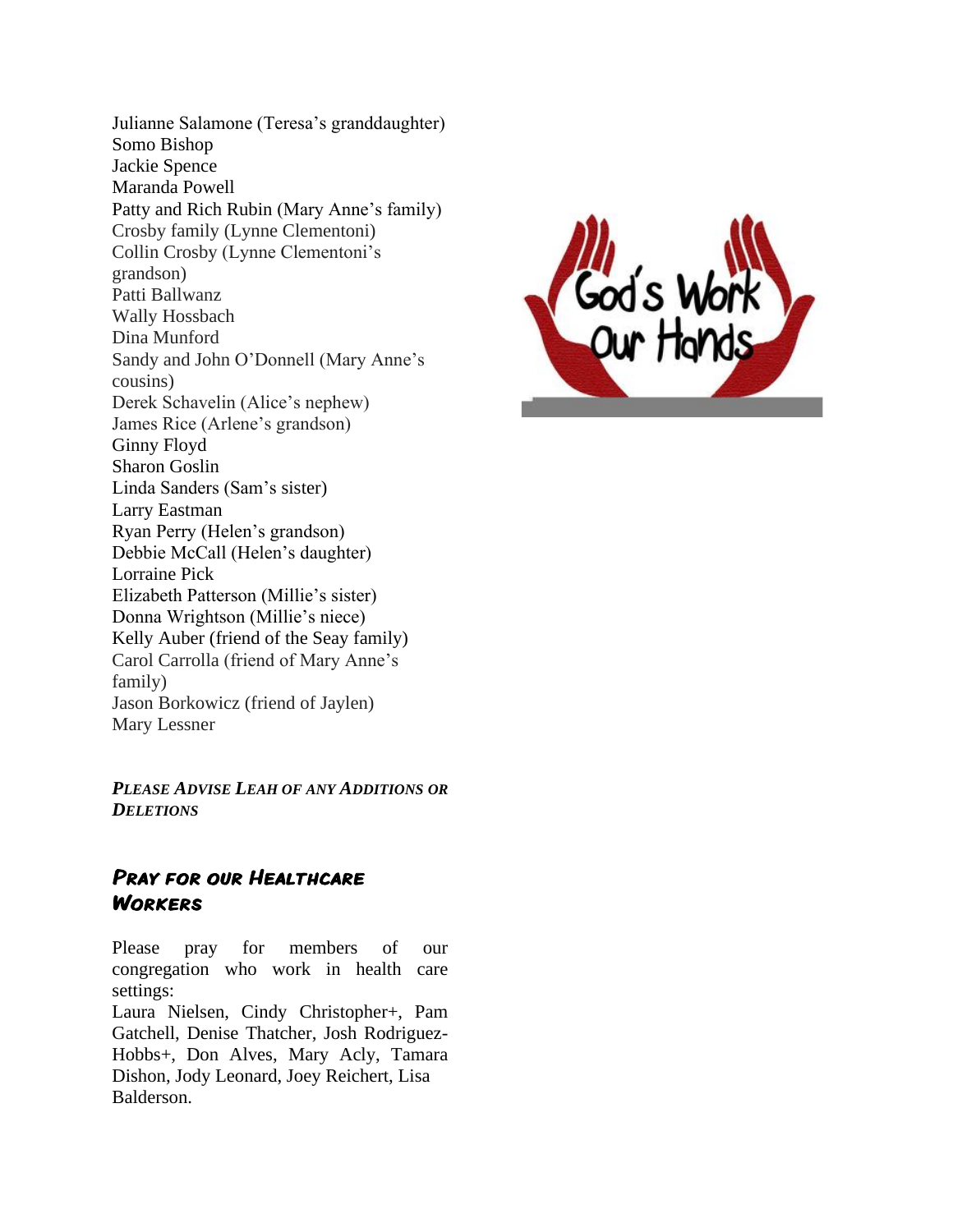#### Vestry Officers and Members

Officers (elected by the vestry for one-year terms; can be re-elected; do not have to be an elected vestry member to be elected as an officer):

Senior Warden – Chris Kinard Junior Warden – Wes Thatcher Registrar – Arielle Juberg Treasurer – Ellen Reilley Financial Secretary – Jean Bowen

Elected vestry members and date their terms end (initially elected by the congregation; if a position becomes vacant, the vestry elects a replacement to fill the rest of the term):

| Chris Kinard          | 2021 |
|-----------------------|------|
| Wes Thatcher          | 2021 |
| Arielle Juberg        | 2021 |
| John Morris           | 2022 |
| Laura Nielsen         | 2022 |
| Chris Acly            | 2022 |
| Scott Rodriguez-Hobbs | 2023 |
| Theresa Ridgeway      | 2023 |
| Loretta Gischel       | 2023 |

The parish clergy are also ex officio members of the vestry and the rector is the presiding officer.



## How do I contact Mother Lisa?

Please see below for contact information for Mother Lisa:

**Cell phone number**: 443-605-6398 (available by call or text 8am-8pm, and for pastoral emergencies 24hrs a day). If no answer, please leave a message for a return call.

#### **E-mail address**: [htessex.rector@gmail.com](mailto:htessex.rector@gmail.com)

Please note that Mondays are Mother Lisa's sabbath rest/day off. Please no calls on Mondays unless for pastoral emergencies thank you for your consideration!

**Our regular church office hours** will still be Tuesdays and Thursdays from 10am-12pm. Mother Lisa encourages you to call the church phone - 410-687-5531 - during those hours.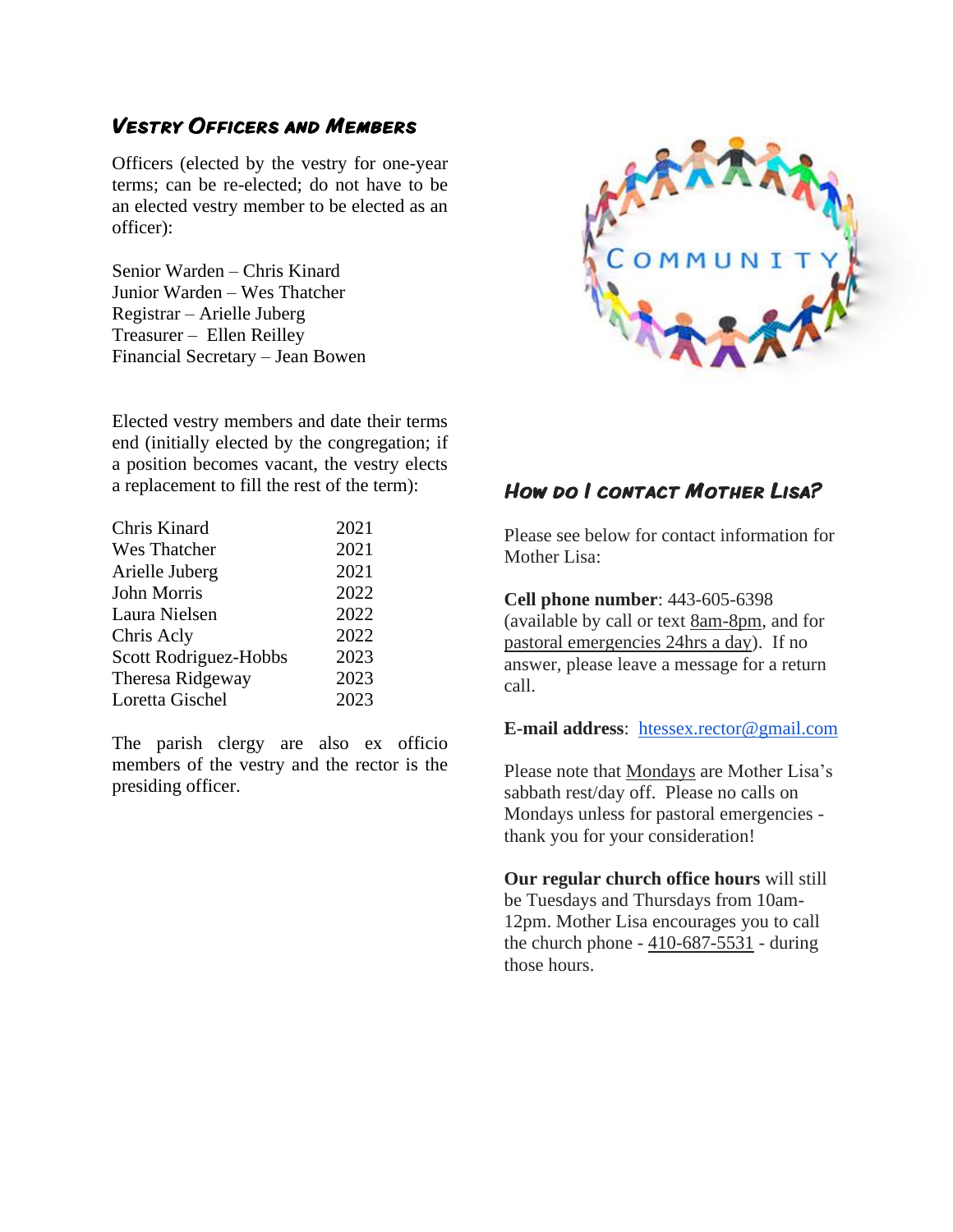## **Sign Up Genius Instructions**

We are using a computer program to assist us with keeping track of who signs up for each church service. This is necessary because we can only have a limited occupancy in the church at any one time.

Please note that, going forward, sign-ups will be weekly. (We were signing up for a month at a time previously.) **SO, please plan to sign up each week no later than Wednesday for the upcoming Sunday.**

#### To sign up by computer:

- 1. Type the following address into your Internet browser: <https://www.signupgenius.com/findasignup>
- 2. Under "Search for a sign up" type the following email address: [HTOfficeSecretary@gmail.com](mailto:HTOfficeSecretary@gmail.com)
- 3. Click the "Search" button
- 4. Click on the "HT Church Services 2021" item (choose correct month)
- 5. Choose either the 8:00 or 10:00 service by clicking on the appropriate blue "Sign Up" button.
- 6. Click the blue "Submit and Sign Up" button at the bottom of the page.
- 7. Type your name(s) in the "Comment" line and the number of people in your immediate family who will be coming, including yourself.
- 8. Follow all of the remaining prompts until you are notified that you have successfully signed up for the service time that you want.

Please note: The software will not let you sign up if all of the spaces have been taken at that time. If this happens, call the church office on Tuesday or Thursday between 10:00 a.m. – 12:00 noon to notify Leah. We want to know if there are any parishioners who have not been able to sign up so we know if we need to consider adding a third service.

If you cannot sign up via the Internet:

Call Leah during church office hours only! The church office hours are Tuesday and Thursday 10:00 a.m. – 12:00 noon. The church telephone number is 410-687-5531. You must speak to Leah directly. Messages left on the answering machine will not get you signed up for the service. Please do not call Leah at home; she cannot sign you up from her house.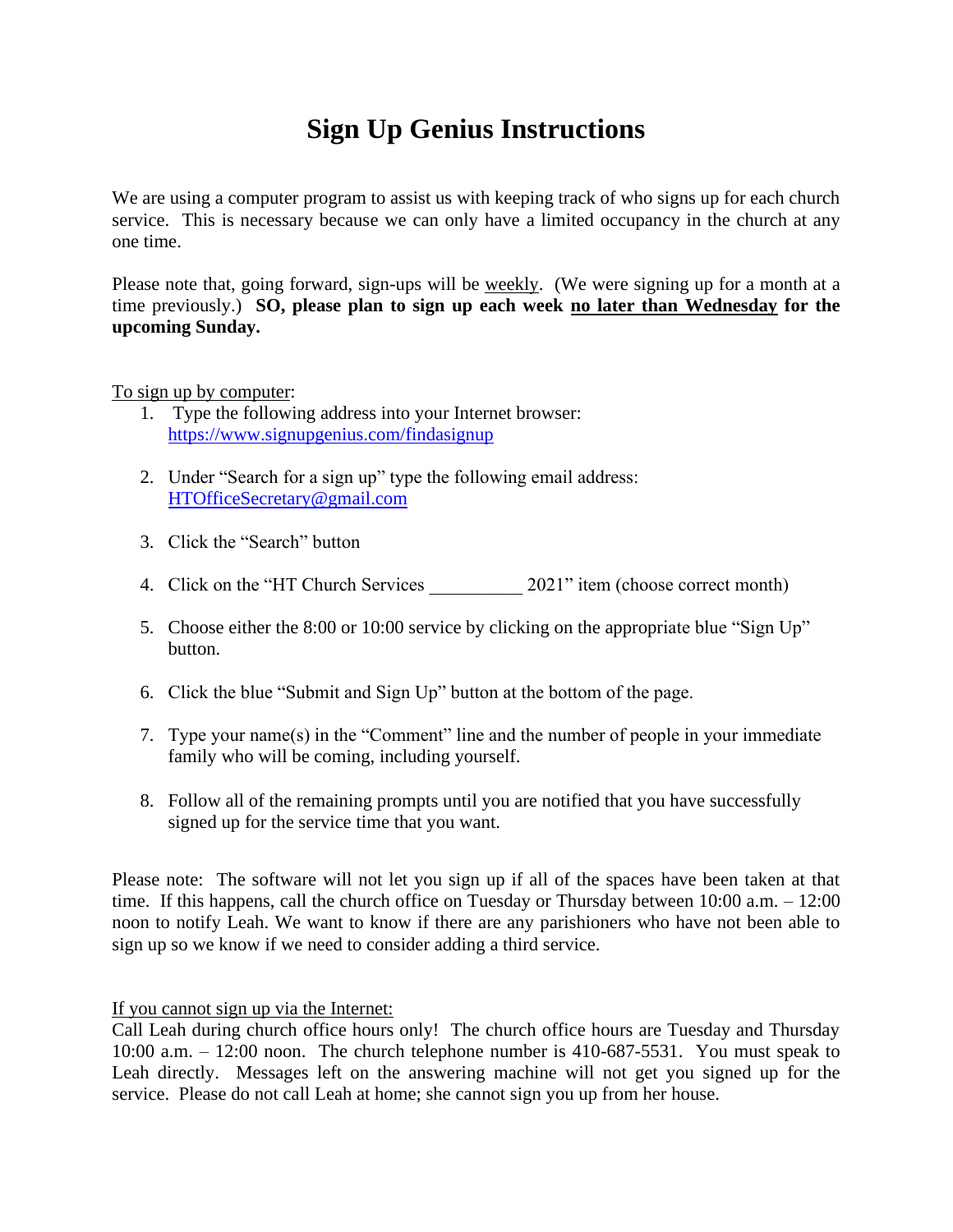## REGULAR REMINDERS



#### Coffee Hour

There will be no coffee hour so long as we are in Phase Orange. When we are ready to enter Phase Yellow, there will be specific instructions about coffee hour.

## Parish Hall Rental

NO HALL RENTALS UNTIL FURTHER NOTICE.



## Flower Memorials/ Thanksgivings

If you would like to offer flower memorials or thanksgivings, please complete a form with your instructions, along with a check for \$30.00, and return them to Teresa Schutte-Regester in person or mail them to the church address listed on the form.

The 2021 forms are available from Leah in the church office. Memorials are on a per Sunday basis, not per name. More than one person may donate on any given Sunday.

### Housekeeping Notes

Please continue to follow the COVID instructions for sanitizing the pews and the restrooms.

## Mailing List Updates

For changes to your home address or phone number, call the parish office at 410-687- 5531 on Tuesday or Thursday between 10:00 a.m. and 12:00 noon.



Messages

Anne Knott maintains the primary list of email information. However, if you change your email address and you don't give the change to Anne, it is not possible for her to notify you of situations impacting the parish. Anne can be reached at [annesews@verizon.net.](mailto:annesews@verizon.net)



Final Word from the Editor Items for the May Newsletter are due by April 15.